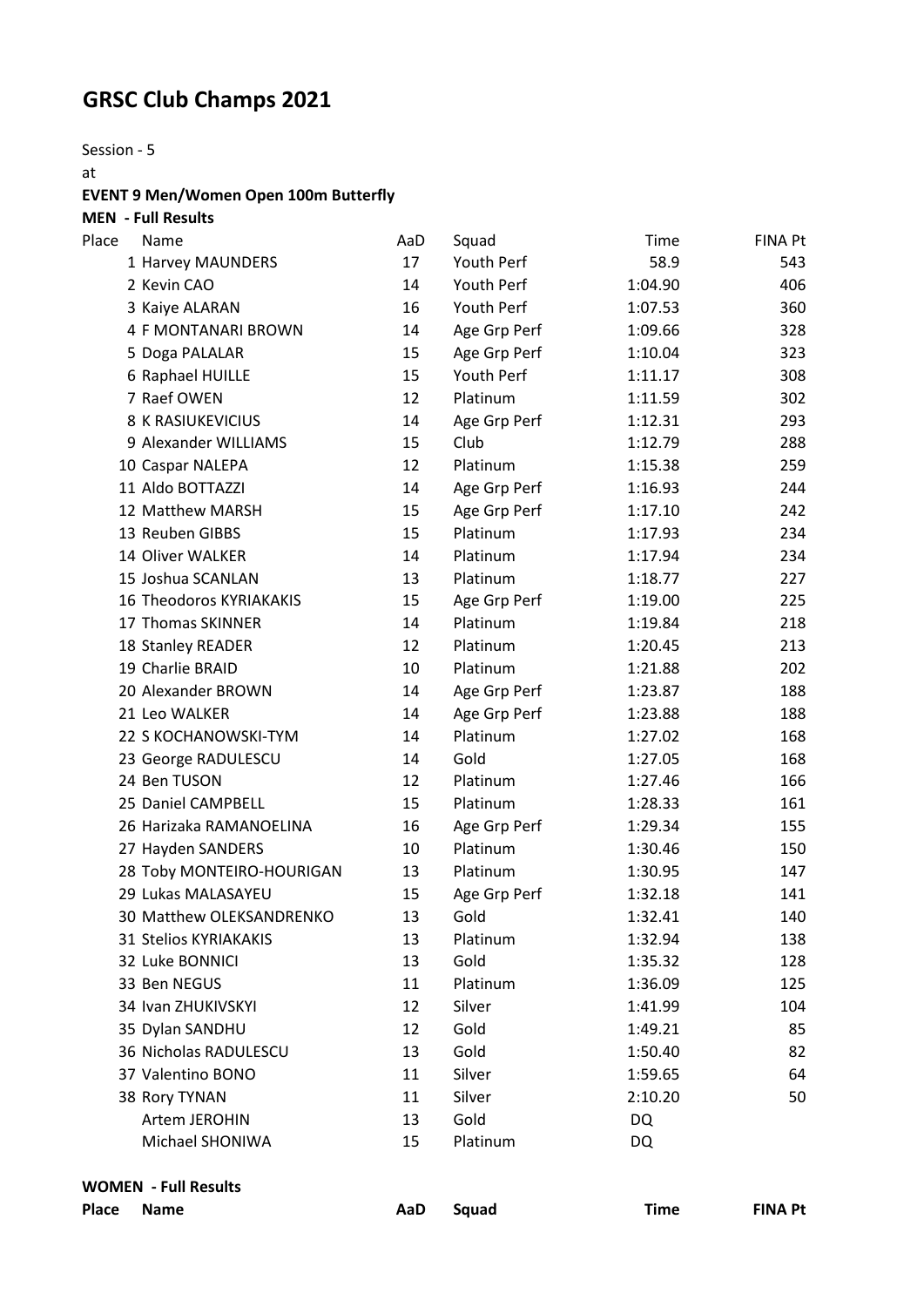| 1 Annabella COTTRELL     | 15 | Youth Perf    | 1:06.09 | 564 |
|--------------------------|----|---------------|---------|-----|
| 2 Martyna KARABACZ       | 13 | Youth Perf    | 1:11.86 | 438 |
| 3 Emilija VERBAITYTE     | 17 | Youth Perf    | 1:15.14 | 383 |
| 4 Annie SANDERS          | 14 | Youth Perf    | 1:15.23 | 382 |
| 5 Erica MCGLINCHEY       | 15 | Youth Perf    | 1:15.89 | 372 |
| 6 Jessica EVERETT        | 13 | Age Grp Perf  | 1:16.16 | 368 |
| 7 Zoe EVERETT            | 15 | Youth Perf    | 1:16.38 | 365 |
| 8 Millie ATKINSON        | 14 | Age Grp Perf  | 1:18.39 | 338 |
| 9 Hannah RAYNER          | 16 | Youth Perf    | 1:19.06 | 329 |
| 10 Ella-Louise DOYLE     | 15 | Age Grp Perf  | 1:21.10 | 305 |
| 11 Elisabeth HUILLE      | 14 | Age Grp Perf  | 1:21.19 | 304 |
| 12 Isla TURNER           | 11 | Platinum      | 1:21.79 | 297 |
| 13 Ella GREER            | 12 | Platinum      | 1:22.16 | 293 |
| 14 Natasha GREER         | 14 | Age Grp Perf  | 1:22.72 | 287 |
| 15 Emilia COTTRELL       | 14 | Platinum      | 1:23.22 | 282 |
| 16 Danai LAKATOS         | 15 | Youth Perf    | 1:24.52 | 269 |
| 17 Andrea PEREIRA GIL    | 13 | Platinum      | 1:25.03 | 264 |
| 18 Veronique CROZET      | 12 | Platinum      | 1:26.71 | 249 |
| 19 Andrea ELIASSON       | 12 | Platinum      | 1:26.87 | 248 |
| 20 Isobel SIGETI         | 15 | Age Grp Perf  | 1:28.21 | 237 |
| 21   CARDONA ZAPATA      | 12 | Platinum      | 1:28.47 | 235 |
| 22 Violet TURNER         | 11 | Platinum      | 1:30.13 | 222 |
| 23 Helena ELIASSON       | 15 | Platinum      | 1:30.50 | 219 |
| 24 Nina MOODY            | 13 | Platinum      | 1:31.61 | 211 |
| 25 Betsy HEWITT          | 12 | Platinum      | 1:31.94 | 209 |
| 26 Iris MACK             | 13 | Platinum      | 1:32.11 | 208 |
| 27 Silvia MURESAN        | 12 | Platinum      | 1:33.01 | 202 |
| 28 Soahasina RAMANOELINA | 13 | Platinum      | 1:33.09 | 201 |
| 29 Sara MANEVA           | 14 | Platinum      | 1:33.47 | 199 |
| 30 Kiana GLES            | 13 | Gold          | 1:36.58 | 180 |
| 31 Abbie NELSON          | 12 | Gold          | 1:37.05 | 178 |
| 32 Eva ATAMER            | 12 | Silver        | 1:37.81 | 174 |
| 33 Isla TAYLOR           | 13 | Platinum      | 1:38.02 | 172 |
| 34 Noemie KLANGA         | 13 | Platinum      | 1:39.08 | 167 |
| 35 Isabel BRAND          | 11 | Silver        | 1:39.09 | 167 |
| 36 Sophia GAYDUK         | 12 | Gold          | 1:39.85 | 163 |
| 37 Ava-Mai CLEMENT       | 12 | Gold          | 1:42.51 | 151 |
| 38 Emer TYNAN            | 14 | Silver        | 1:44.09 | 144 |
| 39 Lola GARSIDE          | 12 | Silver        | 1:45.10 | 140 |
| 40 Sofia LUCCHINI        | 11 | Silver        | 1:49.14 | 125 |
| 41 Isabella PETTIPAS     | 12 | <b>Bronze</b> | 1:50.40 | 121 |
| 42 Amy LOISON            | 13 | Silver        | 1:50.84 | 119 |
| 43 Felicity JOHNSON      | 12 | Silver        | 1:51.14 | 118 |
| 44 Alice WALKER          | 11 | Silver        | 1:52.26 | 115 |
| 45 Isabelle BAILEY       | 12 | Silver        | 1:52.94 | 113 |
| 46 Zafra GILL            | 13 | Silver        | 1:53.43 | 111 |
| 47 Sive ABRAHAM          | 13 | Silver        | 1:56.57 | 102 |
| 48 Sofia DOYLE           | 11 | Silver        | 1:59.43 | 95  |
| 49 Alexis JOHNSON        | 12 | Silver        | 2:00.11 | 93  |
| 50 Alice HUILLE          | 11 |               |         | 87  |
|                          |    | <b>Bronze</b> | 2:03.05 |     |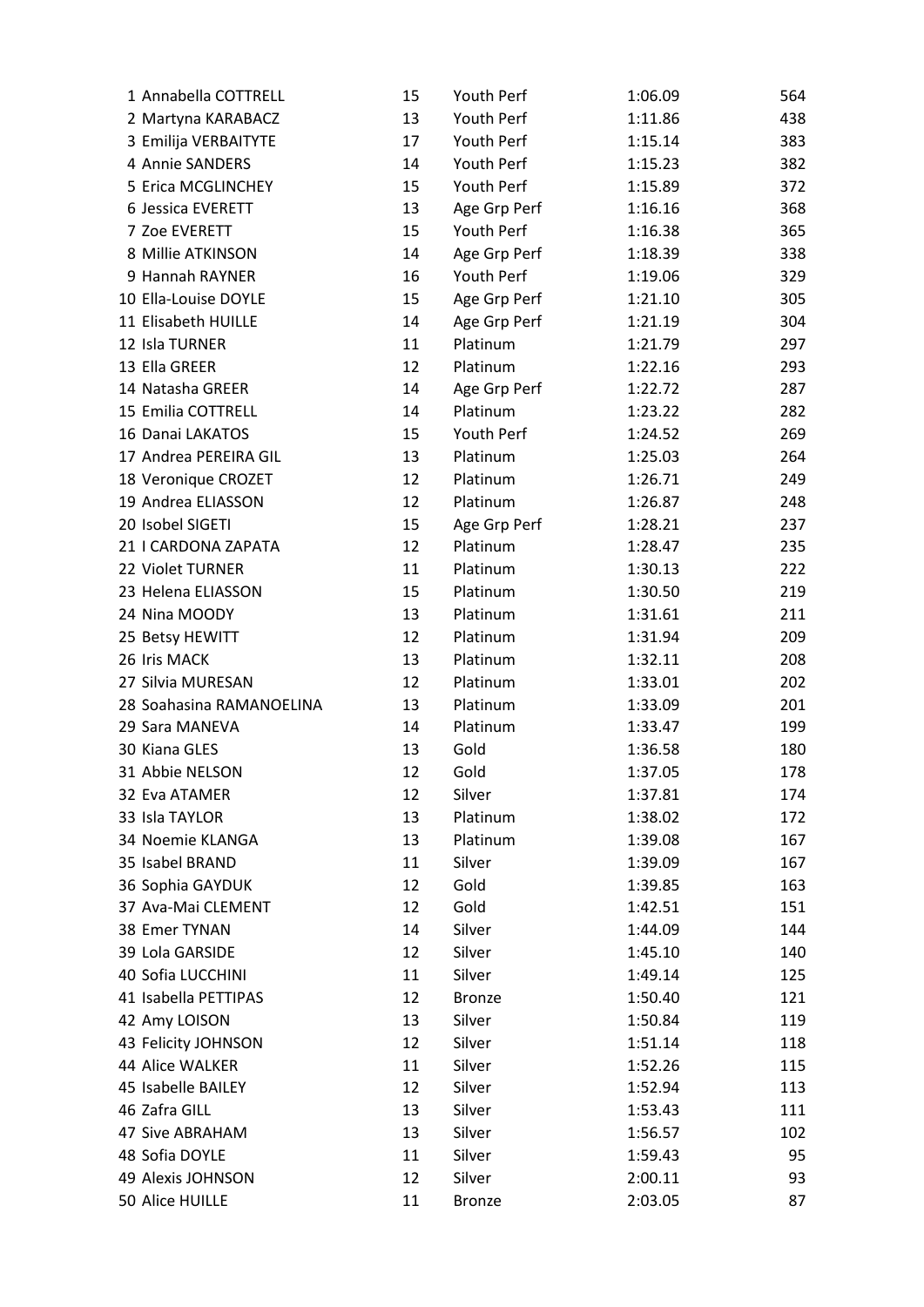## **EVENT 10 Men/Women Open 100m Breaststroke**

**MEN - Full Results**

| Place | Name                        | AaD | Squad         | Time    | FINA Pt |
|-------|-----------------------------|-----|---------------|---------|---------|
|       | 1 Kaiye ALARAN              | 16  | Youth Perf    | 1:11.82 | 464     |
|       | 2 Harvey MAUNDERS           | 17  | Youth Perf    | 1:11.83 | 464     |
|       | 3 Jacob WALKER              | 16  | Youth Perf    | 1:13.01 | 441     |
|       | 4 Kevin CAO                 | 14  | Youth Perf    | 1:17.22 | 373     |
|       | 5 Aldo BOTTAZZI             | 14  | Age Grp Perf  | 1:21.43 | 318     |
|       | <b>6 F MONTANARI BROWN</b>  | 14  | Age Grp Perf  | 1:21.53 | 317     |
|       | 7 Theodoros KYRIAKAKIS      | 15  | Age Grp Perf  | 1:21.85 | 313     |
|       | 8 Caspar NALEPA             | 12  | Platinum      | 1:22.61 | 305     |
|       | 9 Doga PALALAR              | 15  | Age Grp Perf  | 1:23.18 | 298     |
|       | 10 Raphael HUILLE           | 15  | Youth Perf    | 1:23.36 | 296     |
|       | 11 Stelios KYRIAKAKIS       | 13  | Platinum      | 1:23.71 | 293     |
|       | 12 Harizaka RAMANOELINA     | 16  | Age Grp Perf  | 1:25.33 | 276     |
|       | 13 Ben NEGUS                | 11  | Platinum      | 1:27.86 | 253     |
|       | 14 Stanley READER           | 12  | Platinum      | 1:28.26 | 250     |
|       | 15 Leo WALKER               | 14  | Age Grp Perf  | 1:28.42 | 248     |
|       | <b>16 K RASIUKEVICIUS</b>   | 14  | Age Grp Perf  | 1:28.60 | 247     |
|       | 17 Oliver WALKER            | 14  | Platinum      | 1:28.65 | 246     |
|       | <b>18 S KOCHANOWSKI-TYM</b> | 14  | Platinum      | 1:29.41 | 240     |
|       | 19 Matthew MARSH            | 15  | Age Grp Perf  | 1:29.78 | 237     |
|       | 20 Michael SHONIWA          | 14  | Platinum      | 1:30.39 | 232     |
|       | 21 Daniel CAMPBELL          | 15  | Platinum      | 1:32.28 | 218     |
|       | 22 Reuben GIBBS             | 15  | Platinum      | 1:32.80 | 215     |
|       | 23 Toby MONTEIRO-HOURIGAN   | 13  | Platinum      | 1:32.99 | 213     |
|       | 24 Lukas MALASAYEU          | 15  | Age Grp Perf  | 1:33.99 | 207     |
|       | 25 Hayden SANDERS           | 10  | Platinum      | 1:34.60 | 203     |
|       | 26 Raef OWEN                | 12  | Platinum      | 1:34.68 | 202     |
|       | 27 Joshua SCANLAN           | 13  | Platinum      | 1:34.83 | 201     |
|       | 28 Alexander BROWN          | 14  | Age Grp Perf  | 1:34.93 | 201     |
|       | 29 Charlie BRAID            | 10  | Platinum      | 1:35.02 | 200     |
|       | 30 Ben GEDEN                | 13  | Gold          | 1:37.56 | 185     |
|       | 31 Artem JEROHIN            | 13  | Gold          | 1:37.84 | 183     |
|       | 32 Thomas SKINNER           | 14  | Platinum      | 1:38.51 | 179     |
|       | 33 Dylan SANDHU             | 12  | Gold          | 1:39.31 | 175     |
|       | 34 Ben TUSON                | 12  | Platinum      | 1:42.93 | 157     |
|       | 35 O BUSSELL FERNANDEZ      | 13  | Silver        | 1:44.54 | 150     |
|       | 36 Witold KUPIJAJ           | 14  | <b>Bronze</b> | 1:44.63 | 150     |
|       | 37 Matthew OLEKSANDRENKO    | 13  | Gold          | 1:45.62 | 145     |
|       | 38 George RADULESCU         | 14  | Gold          | 1:46.93 | 144     |
|       | 39 Valentino BONO           | 11  | Silver        | 1:47.61 | 138     |
|       | 40 Ivan ZHUKIVSKYI          | 12  | Silver        | 1:48.39 | 135     |
|       | 41 Aaron CHEN               | 10  | <b>Bronze</b> | 1:49.73 | 130     |
|       | 42 Spiros KYRIAKAKIS        | 10  | <b>Bronze</b> | 1:50.50 | 127     |
|       | 43 Mikolaj BALONIS          | 14  | Silver        | 1:50.94 | 125     |
|       | 44 Matthew SAINSBURY        | 12  | Silver        | 1:53.04 | 119     |
|       | 45 Nicholas RADULESCU       | 13  | Gold          | 1:54.39 | 114     |
|       | 46 Luke BONNICI             | 13  | Gold          | 1:54.49 | 114     |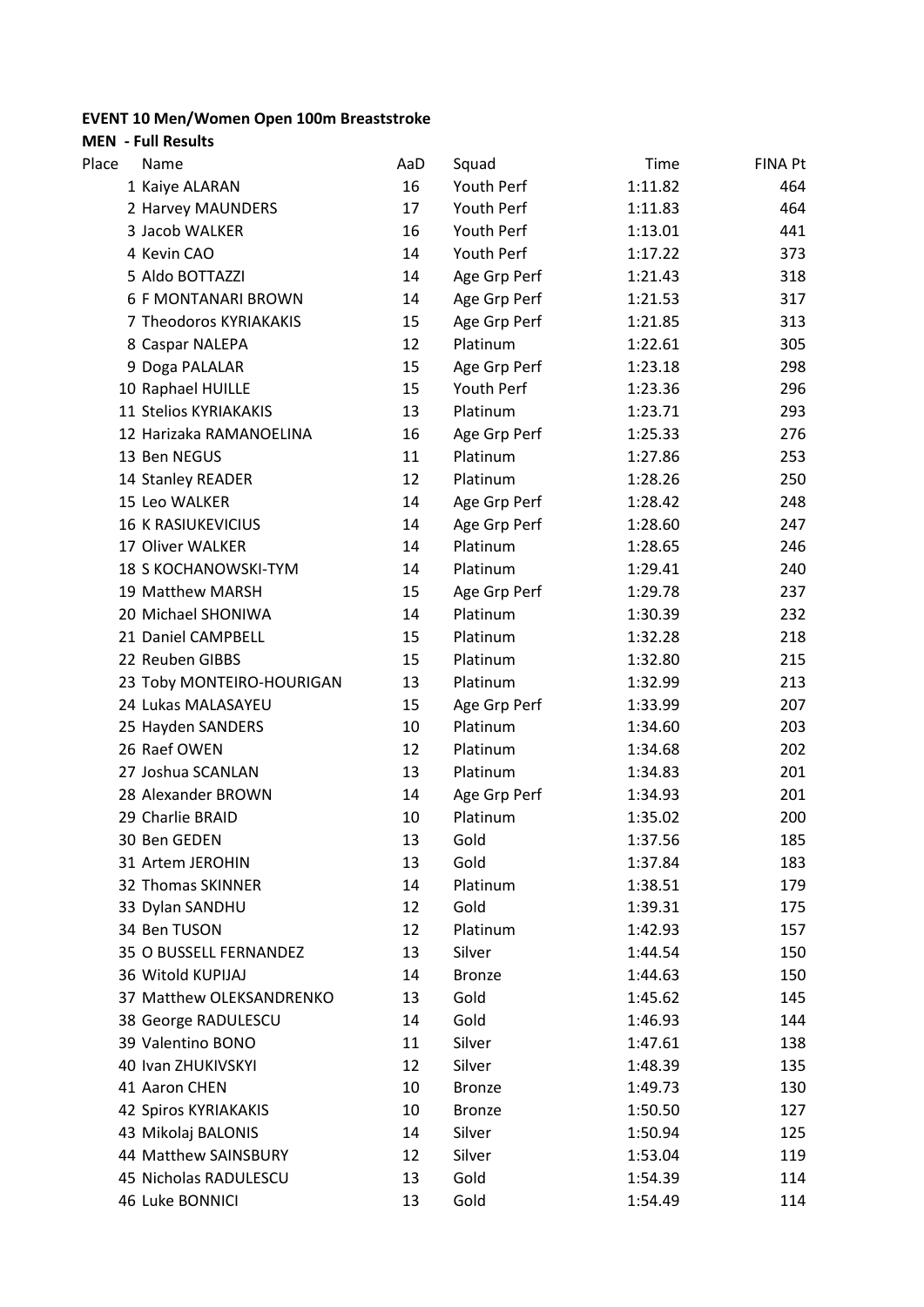| 47 Leo MAROS          | 10 | <b>Bronze</b> | 1:55.26 | 112 |
|-----------------------|----|---------------|---------|-----|
| 48 Dhruv RAUT         | 11 | <b>Bronze</b> | 1:55.31 | 112 |
| 49 Andrey POLYARUSH   | 11 | <b>Bronze</b> | 1:56.68 | 108 |
| 50 Rory TYNAN         | 11 | Silver        | 1:58.20 | 104 |
| 51 Dylan MOODY        | 10 | <b>Bronze</b> | 2:00.80 | 97  |
| 52 James DENNISON     | 12 | <b>Bronze</b> | 2:03.75 | 90  |
| 53 Rupert DENNISON    | 13 | <b>Bronze</b> | 2:08.00 | 82  |
| 54 C BALLANTYNE-EVANS | 11 | <b>Bronze</b> | 2:10.20 | 77  |
| 55 Dexter REEVES      | 11 | <b>Bronze</b> | 2:10.53 | 77  |
| 56 Michael MIHAYLOV   | 13 | <b>Bronze</b> | 2:22.85 | 58  |

## **WOMEN - Full Results**

| <b>Place</b> | <b>Name</b>              | AaD | Squad        | <b>Time</b> | <b>FINA Pt</b> |
|--------------|--------------------------|-----|--------------|-------------|----------------|
|              | 1 Zoe EVERETT            | 15  | Youth Perf   | 1:18.50     | 501            |
|              | 2 Annie SANDERS          | 14  | Youth Perf   | 1:20.66     | 462            |
|              | 3 Emilija VERBAITYTE     | 17  | Youth Perf   | 1:21.91     | 441            |
|              | 4 Ella-Louise DOYLE      | 15  | Age Grp Perf | 1:22.56     | 430            |
|              | 5 Natasha GREER          | 14  | Age Grp Perf | 1:26.19     | 378            |
|              | 6 Jessica EVERETT        | 13  | Age Grp Perf | 1:26.33     | 376            |
|              | 7 Martyna KARABACZ       | 13  | Youth Perf   | 1:28.02     | 355            |
|              | 8 Veronique CROZET       | 12  | Platinum     | 1:28.48     | 350            |
|              | 9 Hannah RAYNER          | 16  | Youth Perf   | 1:29.07     | 343            |
|              | 10 Millie ATKINSON       | 14  | Age Grp Perf | 1:30.24     | 330            |
|              | 11 Noemie KLANGA         | 13  | Platinum     | 1:31.31     | 318            |
|              | 12   CARDONA ZAPATA      | 12  | Platinum     | 1:31.47     | 316            |
|              | 13 Danai LAKATOS         | 15  | Youth Perf   | 1:33.91     | 292            |
|              | 14 Andrea PEREIRA GIL    | 13  | Platinum     | 1:34.00     | 291            |
|              | 15 Isla TURNER           | 11  | Platinum     | 1:34.20     | 290            |
|              | 16 Iris MACK             | 13  | Platinum     | 1:34.31     | 289            |
|              | 17 Silvia MURESAN        | 12  | Platinum     | 1:35.23     | 280            |
|              | 18 Elisabeth HUILLE      | 14  | Age Grp Perf | 1:36.48     | 270            |
|              | 19 Isla TAYLOR           | 13  | Platinum     | 1:37.17     | 264            |
|              | 20 Abbie NELSON          | 12  | Gold         | 1:37.50     | 261            |
|              | 21 Violet TURNER         | 11  | Platinum     | 1:38.20     | 256            |
|              | 22 Isobel SIGETI         | 15  | Age Grp Perf | 1:38.40     | 254            |
|              | 23 Sara MANEVA           | 14  | Platinum     | 1:38.91     | 250            |
|              | 24 Betsy HEWITT          | 12  | Platinum     | 1:39.08     | 249            |
|              | 25 Nina MOODY            | 13  | Platinum     | 1:39.43     | 246            |
|              | 26 Emilia COTTRELL       | 14  | Platinum     | 1:39.87     | 243            |
|              | 27 Andrea ELIASSON       | 12  | Platinum     | 1:41.42     | 232            |
|              | 28 Kiana GLES            | 13  | Gold         | 1:43.57     | 218            |
|              | 29 Ava-Mai CLEMENT       | 12  | Gold         | 1:44.39     | 213            |
|              | 30 Sophia GAYDUK         | 12  | Gold         | 1:44.92     | 209            |
|              | 31 Alice WALKER          | 11  | Silver       | 1:45.03     | 209            |
|              | 32 Isabel BRAND          | 11  | Silver       | 1:45.10     | 208            |
|              | 33 Alexis JOHNSON        | 12  | Silver       | 1:45.63     | 205            |
|              | 34 Helena ELIASSON       | 15  | Platinum     | 1:45.83     | 204            |
|              | 35 Zafra GILL            | 13  | Silver       | 1:45.95     | 203            |
|              | 36 Constance KNIGHT      | 12  | Silver       | 1:46.14     | 202            |
|              | 37 Soahasina RAMANOELINA | 13  | Platinum     | 1:48.44     | 190            |